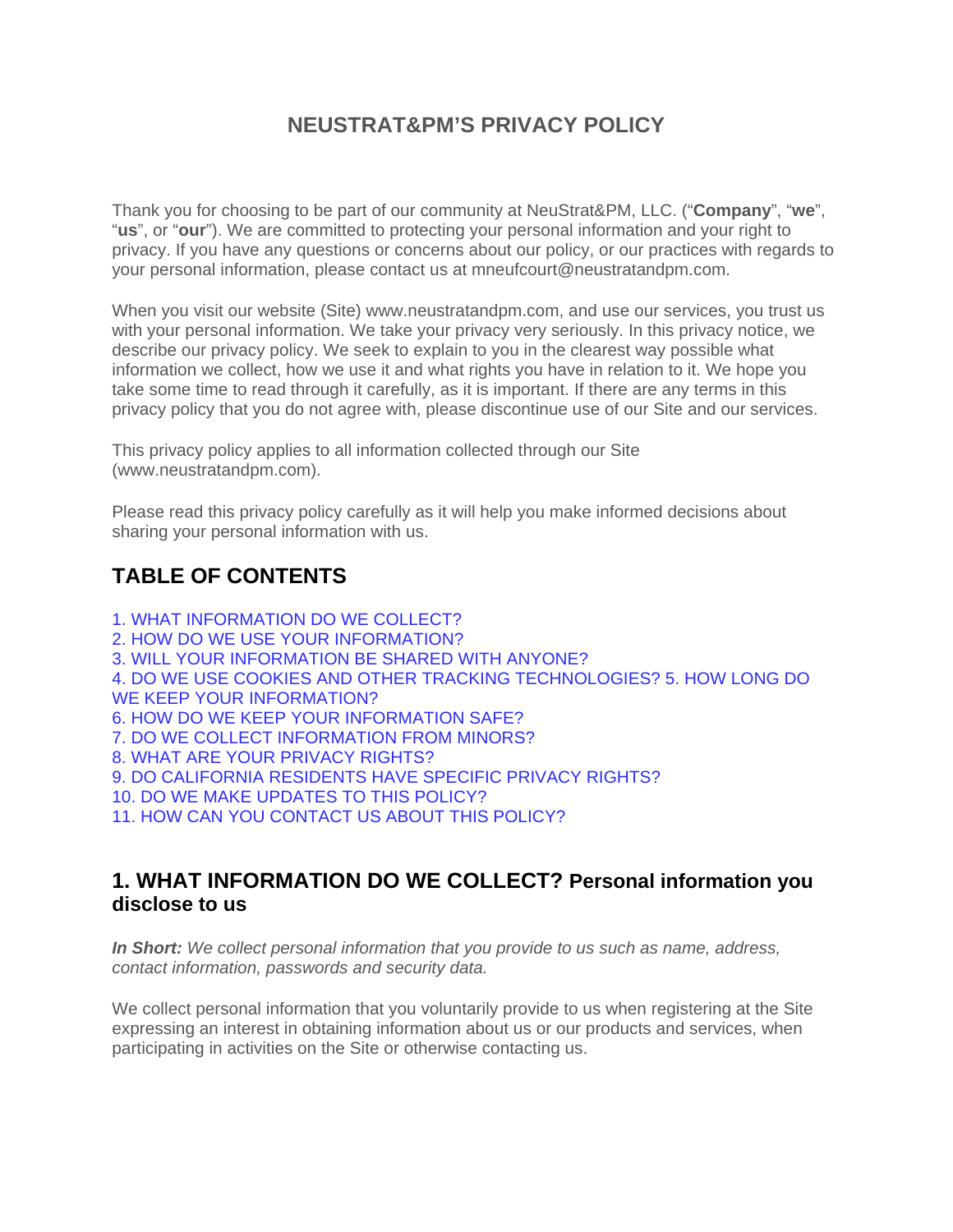The personal information that we collect depends on the context of your interactions with us and the Site, the choices you make and the products and features you use. The personal information we collect can include the following:

**Name and Contact Data.** We collect your first and last name, email address, postal address, phone number, and other similar contact data.

**Credentials.** We collect passwords, password hints, and similar security information used for authentication and account access.

All personal information that you provide to us must be true, complete and accurate, and you must notify us of any changes to such personal information.

#### **Information automatically collected**

*In Short: Some information – such as IP address and/or browser and device characteristics – is collected automatically when you visit our Site.* 

We automatically collect certain information when you visit, use or navigate the Site. This information does not reveal your specific identity (like your name or contact information) but may include device and usage information, such as your IP address, browser and device characteristics, operating system, language preferences, referring URLs, device name, country, location, information about how and when you use our Site and other technical information. This information is primarily needed to maintain the security and operation of our Site, and for our internal analytics and reporting purposes.

Like many businesses, we also collect information through cookies and similar technologies.

#### **Information collected from other sources**

We may obtain information about you from other sources, such as public databases, joint marketing partners, as well as from other third parties. Examples of the information we receive from other sources include: social media profile information; marketing leads and search results and links, including paid listings (such as sponsored links).

## **2. HOW DO WE USE YOUR INFORMATION?**

*In Short: We process your information for purposes based on legitimate business interests, the fulfillment of our contract with you, compliance with our legal obligations, and/or your consent.* 

We use personal information collected via our Site for a variety of business purposes described below. We process your personal information for these purposes in reliance on our legitimate business interests ("Business Purposes"), in order to enter into or perform a contract with you ("Contractual"), with your consent ("Consent"), and/or for compliance with our legal obligations ("Legal Reasons"). We indicate the specific processing grounds we rely on next to each purpose listed below.

We use the information we collect or receive: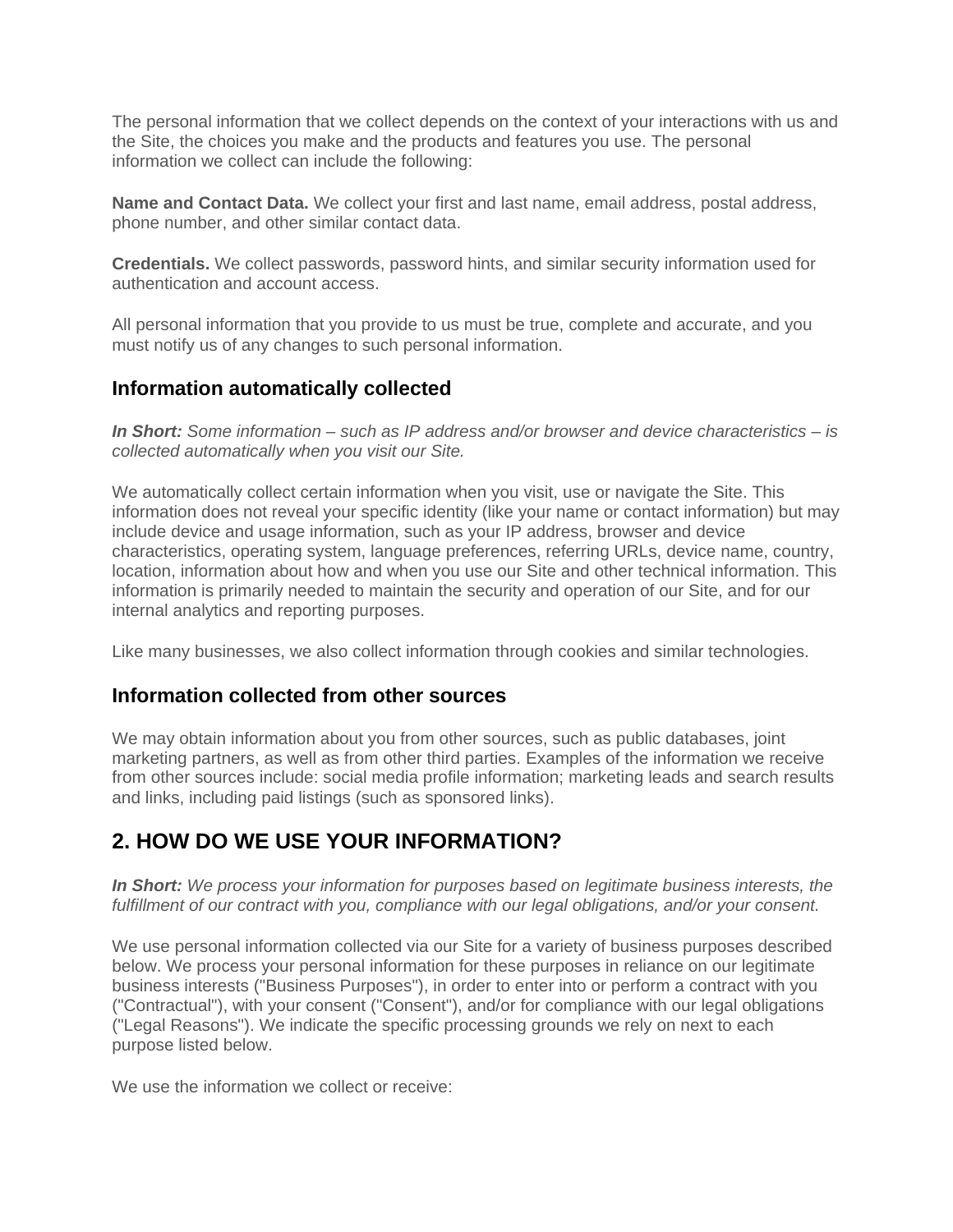To send you marketing and promotional communications for Business Purposes. We and/or our third-party marketing partners may use the personal information you send to us for our marketing purposes, if this is in accordance with your marketing preferences. You can optout of our marketing emails at any time (see the "WHAT ARE YOUR PRIVACY RIGHTS" below).

To send administrative information to you for Business Purposes. We may use your personal information to send you product, service and new feature information and/or information about changes to our terms, conditions, and policies.

Deliver targeted advertising to you for our Business Purposes. We may use your information to develop and display content and advertising (and work with third parties who do so) tailored to your interests and/or location and to measure its effectiveness.

For other Business Purposes. We may use your information for other Business Purposes, such as data analysis, identifying usage trends, determining the effectiveness of our promotional campaigns and to evaluate and improve our Site, products, services, marketing and your experience.

#### **3. WILL YOUR INFORMATION BE SHARED WITH ANYONE?**

*In Short: We only share information with your consent, to comply with laws, to protect your rights, or to fulfill business obligations.* 

We only share and disclose your information in the following situations:

**Compliance with Laws.** We may disclose your information where we are legally required to do so in order to comply with applicable law, governmental requests, a judicial proceeding, court order, or legal process, such as in response to a court order or a subpoena (including in response to public authorities to meet national security or law enforcement requirements).

**Vital Interests and Legal Rights.** We may disclose your information where we believe it is necessary to investigate, prevent, or take action regarding potential violations of our policies, suspected fraud, situations involving potential threats to the safety of any person and illegal activities, or as evidence in litigation in which we are involved.

**Business Transfers.** We may share or transfer your information in connection with, or during negotiations of, any merger, sale of company assets, financing, or acquisition of all or a portion of our business to another company.

**With your Consent.** We may disclose your personal information for any other purpose with your consent.

#### **4. DO WE USE COOKIES AND OTHER TRACKING TECHNOLOGIES?**

*In Short: We may use cookies and other tracking technologies to collect and store your information.*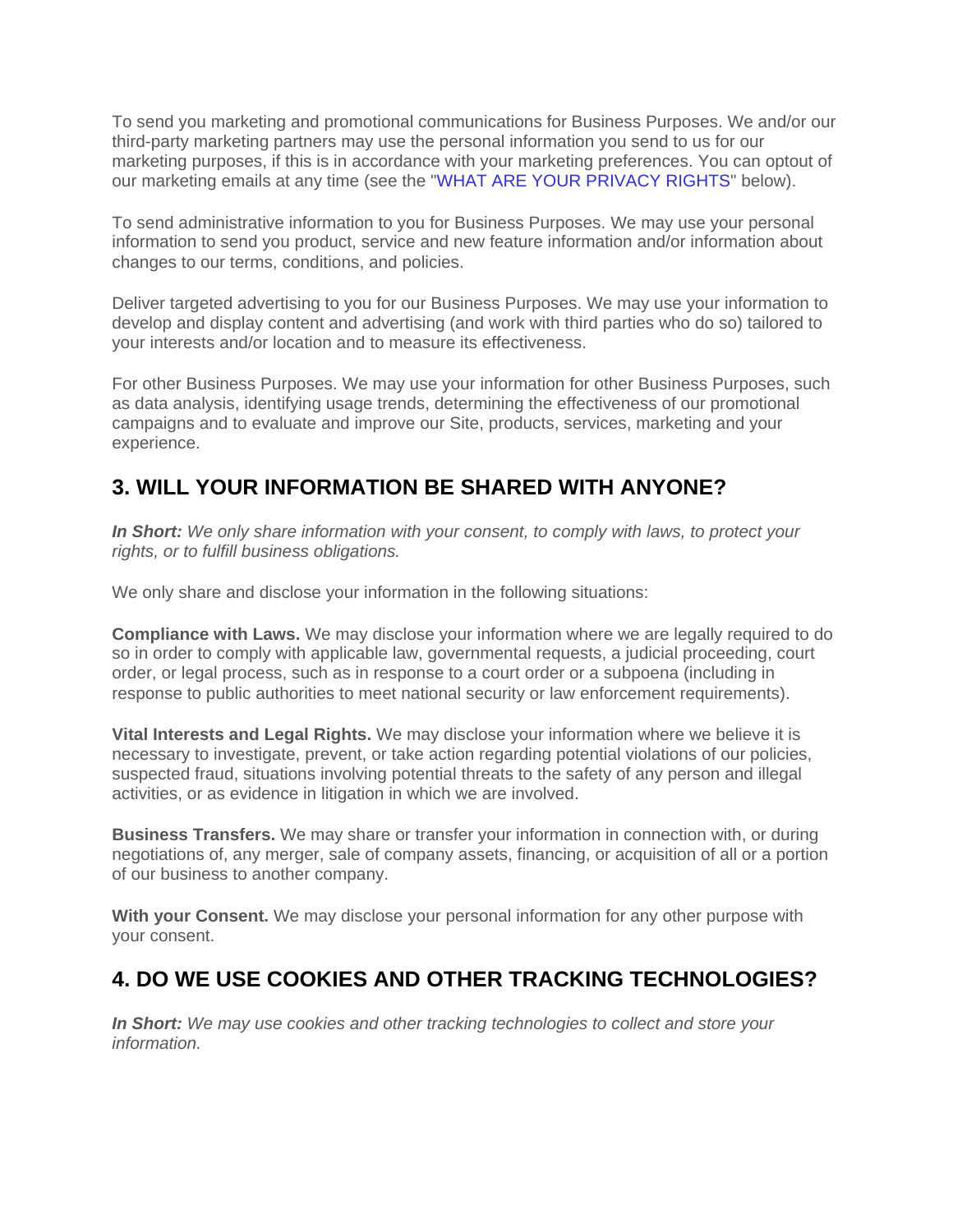We may use cookies and similar tracking technologies (like web beacons and pixels) to access or store information. Specific information about how we use such technologies and how you can refuse certain cookies is set out in our Cookie Policy.

## **5. HOW LONG DO WE KEEP YOUR INFORMATION?**

*In Short: We keep your information for as long as necessary to fulfill the purposes outlined in this privacy policy unless otherwise required by law.* 

We will only keep your personal information for as long as it is necessary for the purposes set out in this privacy policy, unless a longer retention period is required or permitted by law (such as tax, accounting or other legal requirements). No purpose in this policy will require us keeping your personal information for longer than 90 days past the termination of the user's account.

When we have no ongoing legitimate business need to process your personal information, we will either delete or anonymize it, or, if this is not possible (for example, because your personal information has been stored in backup archives), then we will securely store your personal information and isolate it from any further processing until deletion is possible.

# **6. HOW DO WE KEEP YOUR INFORMATION SAFE?**

*In Short: We aim to protect your personal information through a system of organizational and technical security measures.* 

We have implemented appropriate technical and organizational security measures designed to protect the security of any personal information we process. However, please also remember that we cannot guarantee that the internet itself is 100% secure. Although we will do our best to protect your personal information, transmission of personal information to and from our Site is at your own risk. You should only access the services within a secure environment.

# **7. DO WE COLLECT INFORMATION FROM MINORS?**

*In Short: We do not knowingly collect data from or market to children under 18 years of age.* 

We do not knowingly solicit data from or market to children under 18 years of age. By using the Site, you represent that you are at least 18 or that you are the parent or guardian of such a minor and consent to such minor dependent's use of the Site. If we learn that personal information from users less than 18 years of age has been collected, we will deactivate the account and take reasonable measures to promptly delete such data from our records. If you become aware of any data we have collected from children under age 18, please contact us at mneufcourt@neustratandpm.com.

# **8. WHAT ARE YOUR PRIVACY RIGHTS?**

*In Short: In some regions, such as the European Economic Area, you have rights that allow you greater access to and control over your personal information. You may review, change, or terminate your account at any time.*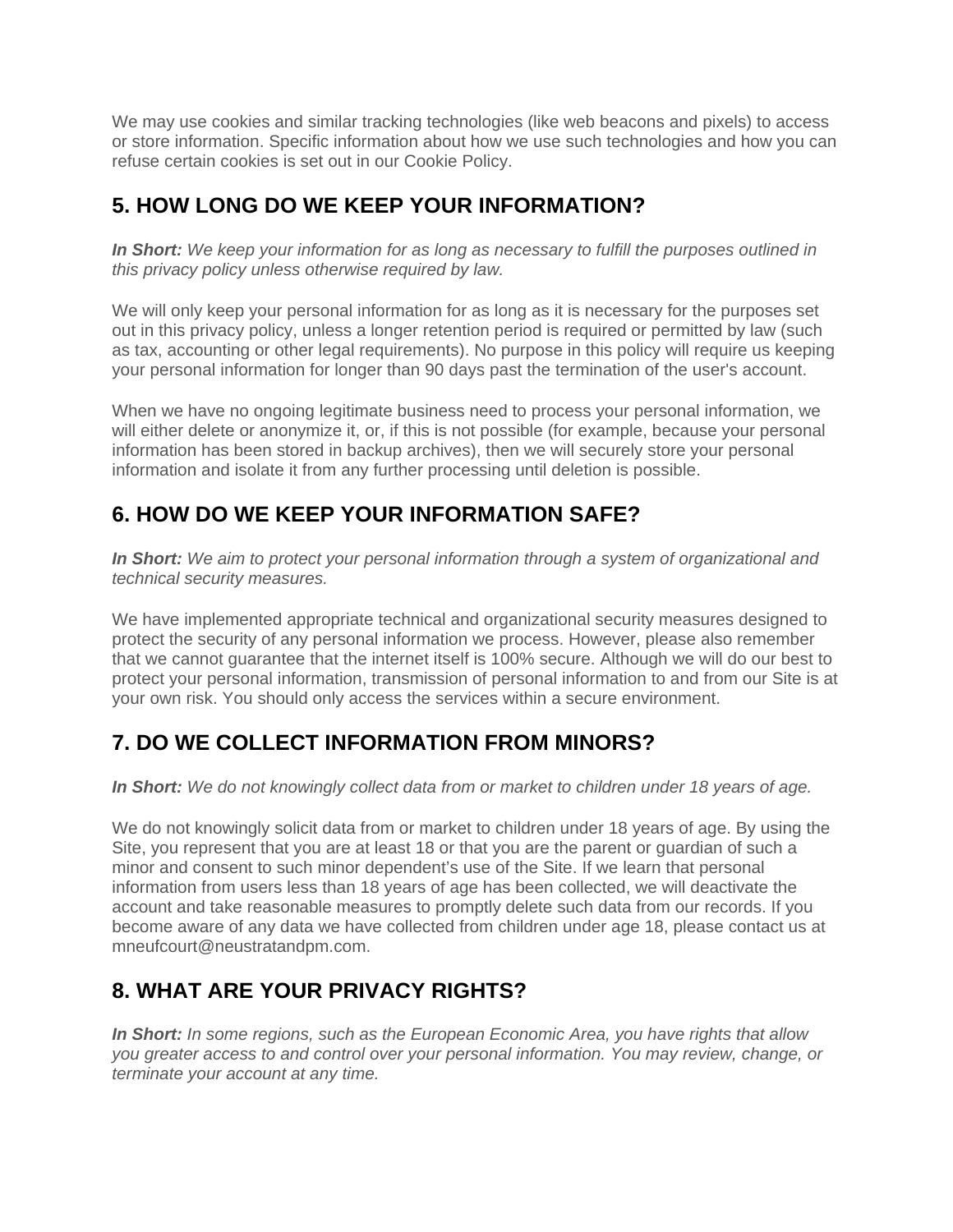In some regions (like the European Economic Area), you have certain rights under applicable data protection laws. These may include the right (i) to request access and obtain a copy of your personal information, (ii) to request rectification or erasure; (iii) to restrict the processing of your personal information; and (iv) if applicable, to data portability. In certain circumstances, you may also have the right to object to the processing of your personal information. To make such a request, please use the contact details provided below. We will consider and act upon any request in accordance with applicable data protection laws.

If we are relying on your consent to process your personal information, you have the right to withdraw your consent at any time. Please note however that this will not affect the lawfulness of the processing before its withdrawal.

If you are resident in the European Economic Area and you believe we are unlawfully processing your personal information, you also have the right to complain to your local data protection supervisory authority. You can find their contact details here: http://ec.europa.eu/justice/data protection/bodies/authorities/index\_en.htm

#### **Account Information**

If you would at any time like to review or change the information in your account or terminate your account, you can:

■ Log into your account settings and update your user account.

Upon your request to terminate your account, we will deactivate or delete your account and information from our active databases. However, some information may be retained in our files to prevent fraud, troubleshoot problems, assist with any investigations, enforce our Terms of Use and/or comply with legal requirements.

**Cookies and similar technologies:** Most Web browsers are set to accept cookies by default. If you prefer, you can usually choose to set your browser to remove cookies and to reject cookies. If you choose to remove cookies or reject cookies, this could affect certain features or services of our Site. To optout of interest-based advertising by advertisers on our Site visit http://www.aboutads.info/choices/.

**Opting out of email marketing:** You can unsubscribe from our marketing email list at any time by clicking on the unsubscribe link in the emails that we send or by contacting us using the details provided below. You will then be removed from the marketing email list – however, we will still need to send you service related emails that are necessary for the administration and use of your account. To otherwise optout, you may:

■ Access your account settings and update preferences.

## **9. DO CALIFORNIA RESIDENTS HAVE SPECIFIC PRIVACY RIGHTS?**

*In Short: Yes, if you are a resident of California, you are granted specific rights regarding access to your personal information.*